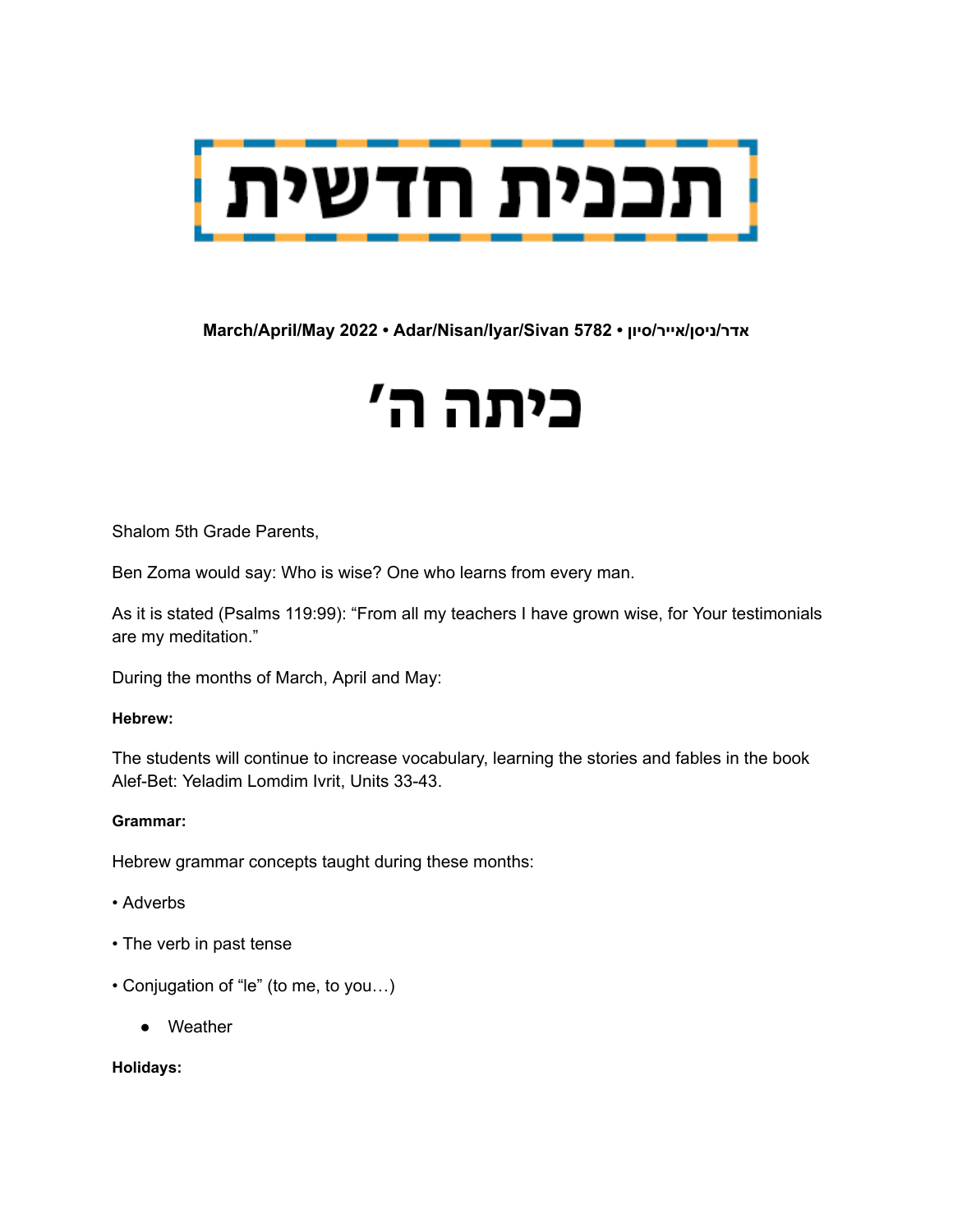During the months of March–May we will learn about the holidays of Purim, Passover (Pesach), Yom Ha'atzmaut, and Shavuot.

## **Purim:**

The students reviewed and expanded their study of the mitzvot and customs that we perform during Purim (reading the Megillah, Mishlo'ach Manot, special Purim tzedakah, the Purim feast, and the recitation of Al Hanissim) through the concept Venahafoch Hu. Students became familiar with the Hebrew vocabulary associated with the holiday, and experienced the Megillah reading in the synagogue, had a dress-up parade and exchanged Mishloach Manot – an exchange of gifts.

### **Passover:**

We will learn about the Passover mitzvot and customs, and the importance of the Seder. We will learn the story and the Hebrew vocabulary of Pesach, as well as the four names of the holiday and their meaning, focusing on the Children of Israel's transition from avdut – slavery—to herut – freedom. To conclude our Passover unit, the students will conduct a "Model Seder" in school.

### **Yom ha'Atzma'ut:**

During the months of April and May, the students will learn about Israel and Jerusalem. "Yom Ha'atzma'ut" (Israel's Independence Day) is celebrated on the 5th of Iyar, the anniversary of the establishment of the State of Israel (May 14, 1948). This year the state of Israel will celebrate 73 years of independence. In our Israel unit we will learn about the history of Israel, its flag, symbols, important personalities, sites and cities in Israel.

#### **Shavuot:**

We will conclude our year studying the last Jewish holiday in the school year; Shavuot is celebrated on the 6th day of Sivan. It commemorates the receiving of the Torah on Mt. Sinai. Students will learn the story in Megillat Ruth and will become familiar with the Hebrew vocabulary associated with the holiday.

The last and final unit for the year will be the Ten Commandments. We will examine why we need them for a moral and functional society. We will discuss responsibility toward others, conscience and the concept of being answerable to a moral code. I also have a fun song to help students learn the 10 commandments by heart.

#### **Torah:**

We will continue our study of Sh'mot including its connection to Passover. We explored our ongoing relationship with the land of Israel as our promised homeland. Both time and geography have molded Jewish perspective over the centuries and yet the story of the exodus from Egypt to the Promised Land remains a vital saga in which we are as Jews.